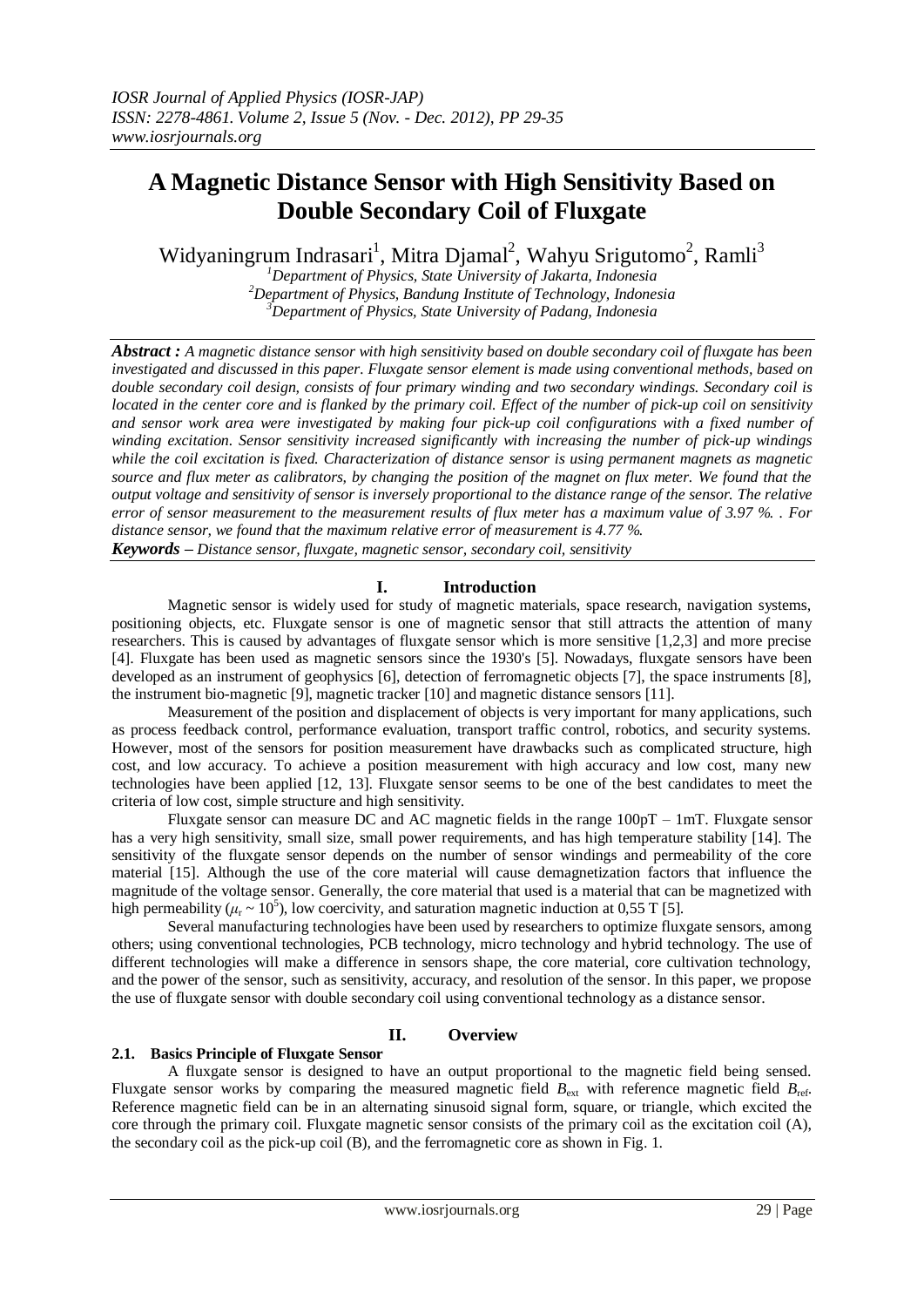

Fig. 1. The simple form of the magnetic fluxgate sensor

Excitation coils used to generate the magnetic field due to the electric field in the solenoid (Faraday's law), whereas pick-up coil serves to capture the magnetic field changes caused by external magnetic field. Pickup coil will evaluate the superposition result of the reference magnetic field  $B_{\text{ref}}$  and the measured magnetic field  $B_{\text{ext}}$ , than produce e.m.f induction. The output voltage ( $V_{\text{out}}$ ) in the pick-up coil is the rate of change of the

magnetic flux in the core. Based on Faraday's law, amplitude of output voltage induced is written as:  
\n
$$
V_{out} = -N \frac{d\Phi}{dt} = -NA \frac{dB}{dt}
$$
\n(1)

where *N* is the number of secondary coil windings and *A* is the cross-section area of the sensor core pieces. So

the output voltage on the second harmonicization of secondary coils is [16]:  
\n
$$
V_{out2h} = -3B_0 N_{pc} A \omega a_3 h_{ext} h_{ref\ max}^2 \sin 2\omega t
$$
\nor,  
\n
$$
V_{out2h} = h_{ext} K \sin 2\omega t
$$
\n(3)

where  $h_{ext}$  is the external magnetic field, and *K* is a constant. It appears that the second harmonic output voltage is proportional to the intensity of measured magnetic field,  $B_0$ .

#### **2.2. Distance Sensor Based on Fluxgate**

Development fluxgate as distance sensors based on the ability to detect changes in the magnetic field. Changes in the magnetic field are due to changes in the distance between the probe fluxgate with the object being measured. Fluxgate can only detect the magnetic material. Magnetic materials derived from a permanent magnet or a ferromagnetic material. To apply as distance sensors then the object is placed at a certain distance from the fluxgate as shown in Fig. 2.



Fig. 2. Distance measurement principle with fluxgate

If the object is moving toward or away from the sensor, then the magnetic field around the equilibrium point will experience a change in magnetic flux (Φ). Changes in the magnetic flux of the sensor depend on the position of the object. If  $d\vec{A}$  is the element of vector area and  $\vec{B}$  is an element vector of magnetic field, the magnetic flux out of the surface is:

$$
\Phi = \int \vec{B} \cdot d\vec{A}
$$

 $(4)$ 

(5)

If the intensity of the magnetic field of the source is *B*, then the magnetic field detected by a sensor at a distance *r* is:

$$
B_r \infty \frac{B}{r^3}
$$

According to (5), decrease in the magnetic field is proportional to  $1/r^3$  [11], whereas the sensor output voltage is proportional to the external field. So it can also be stated that the output voltage corresponding to the relationship between the external field with distance.

## **III. Experiment**

Fluxgate sensor element is made using conventional methods, based on double secondary coil design as shown in Fig. 3. Sensor element consists of four primary winding and two secondary windings. Secondary coil is located in the center core and is flanked by the primary coil. Effect of the number of secondary or pick-up coil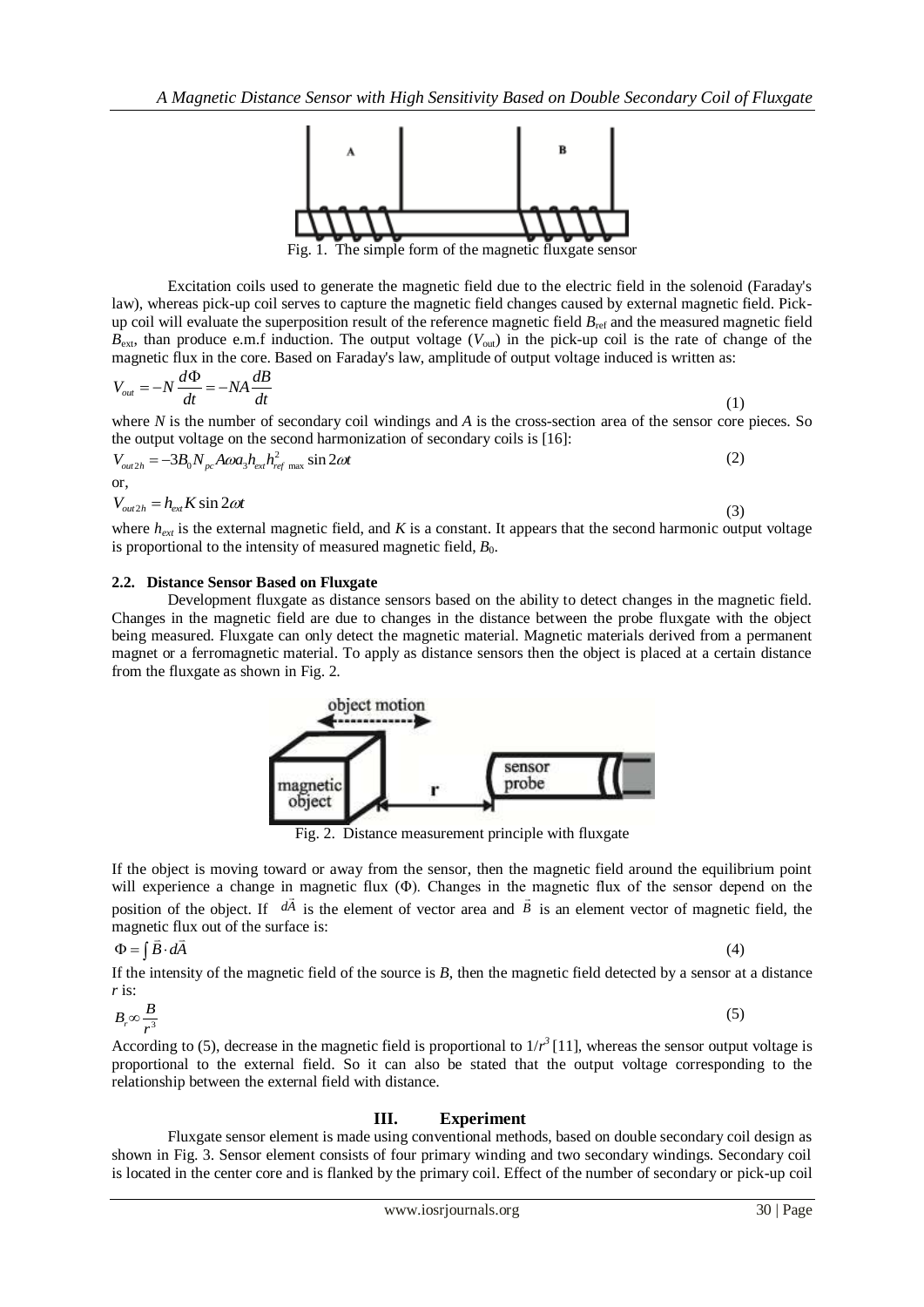on sensitivity and sensor work area were investigated by making four pick-up coil configurations with a fixed number of winding excitation. Conversely, to investigate the effect of changes in the excitation coil on sensitivity and the sensor work made four excitation coil configurations with remains winding number pick-up. The ferromagnetic core used *vitrovac* 6025 Z (*Vacuumschmelze*) with a width of 1.5 mm and thick 0.025 mm. Core length varied and adjusted to the length of each sensor. The number of the core layer is used as one layer, since greater number of the core layer, the greater the demagnetization factor [17].



Fig.3. Design of fluxgate elements with doube secondary coil (adopted from [18])

Characterization of the fluxgate sensors performed inside a Faraday room, using the calibration coil as an external magnetic source of the sensor, with a current of 80 mA to - 80 mA flow to this coil. While for measurement of distance used a permanent magnet as the source magnetic field and a flux meter as a reference.

## **IV. Result and Discussion**

#### **4.1. Effect of Number of Pick-Up and Excitations Winding to the Sensor Sensitivity**

The response of sensor output voltage due to an applied external magnetic field, for some variety number pick-up coils and excitation coils are depicted in Fig. 4. The range of linear work area of sensors for each sensor is different, depends on the number of pick-up coil winding and the length of sensor core. The increasing of the number of pick-up coil windings and the length of sensor core will decrease the number of demagnetization factor [19], as expressed in (6) and (7).

$$
D = \frac{\mu_r / \mu_A - 1}{\mu_r - 1}
$$
  
\n
$$
\mu_A = \left(\frac{L_{core} - L_{coil}}{L_{coil}}\right) \frac{A_{coil}}{A_{core}} + 1
$$
\n(7)

where *D* and  $\mu_r$  is demagnetization factor and relative permeability,  $L_{core}$  and  $L_{coil}$  is inductance of pick-up coil with core and without core. While *Acore* and *Acoil* , is cross section area of coil with core and without core. The result of demagnetization factor is listed in Table 1. The decreasing of the number of demagnetization factor will reduce the current needed to reach saturation sensor, consequently the sensor has a shorter linear work area.





In the linear work area, the sensor output voltage is directly proportional to the measured magnetic field. In Fig. 4a, sensor with a number of pick-up coil 60 and the number of excitation coils 20, first experienced saturation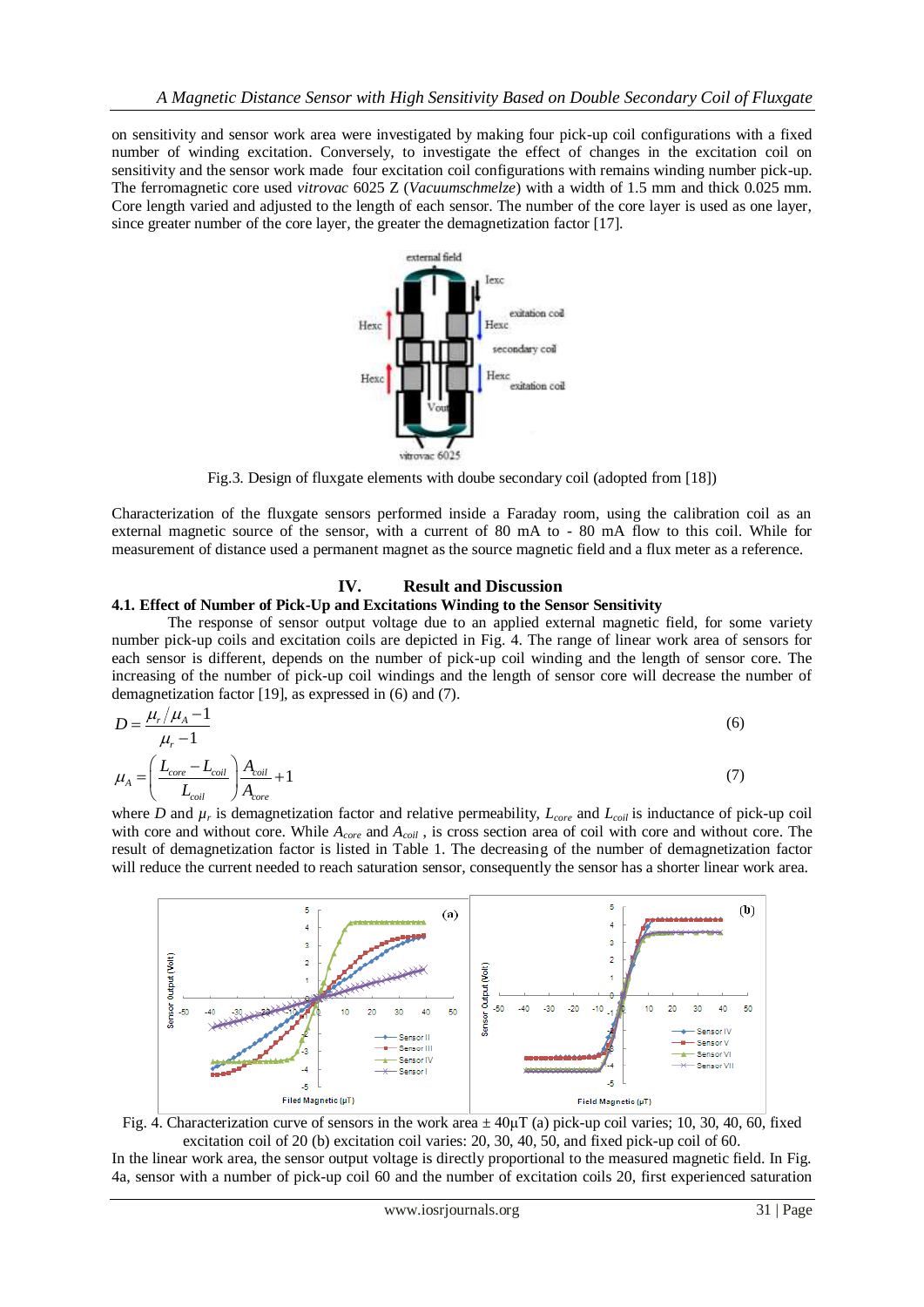than others. This is due to the sensor has the highest pick-up coil number among them. As a result, the e.m.f produced larger than others, so quickly experience saturation. Whereas in Fig 4b, sensors with number of excitation coil was varies and the number of pick-up coils remains constant, seen having the similar saturation. As the numbers of pick-up coils are fixed, then the number of demagnetization factor is the same.

Sensitivity (*S*) is the ratio of the change in the output signal to the respective change in the input signal of sensor. It can be determined using [16]:

$$
S = \frac{\Delta \text{ output}}{\Delta \text{ input}}
$$

.  $\hspace{1.6cm} (8)$ 

The measured sensitivity and relative error of each sensor was taken in the work area  $\pm 8$   $\mu$ T as shown in Table 1. The sensitivity of the sensor is proportional to the number of pick-up windings. Sensor sensitivity increased significantly with increasing the number of pick-up windings while the coil excitation is fixed (Table 1, No. I-IV). This occurs because the increasing of the windings number of the pick up coil will improve the sensor ability to capture the magnetic flux of the core material.

Conversely, for a number of excitation winding varies while the number of pick-up coils fixed (Table 1, No. IV-VII), range increased of sensor sensitivity is only 90 mV/μT. Sensitivity of the sensor increases due to the increasing number of primary windings will increase the number of the excitation field, so the amount of magnetic flux captured by the secondary coil will increase.

| Sensor No. | The number of sensor<br>windings |         | Linear approximation        |                           | Third-order Polynomial<br>approximation |                              | D         |
|------------|----------------------------------|---------|-----------------------------|---------------------------|-----------------------------------------|------------------------------|-----------|
|            | Excit-ation                      | Pick-up | Sensitivity<br>$(mV/\mu T)$ | Relative<br>error<br>(% ) | Sensitivity<br>$(mV/\mu T)$             | Relative<br>error<br>$(\% )$ | $(x10^3)$ |
|            | 20                               | 10      | 43                          | 0.46                      | 48                                      | 0.49                         | 15.97     |
|            | 20                               | 30      | 106                         | 0.72                      | 123                                     | 0.65                         | 2.73      |
| Ш          | 20                               | 40      | 151                         | 1.93                      | 182                                     | 1.46                         | 1.83      |
| IV         | 20                               | 60      | 408                         | 2.58                      | 489                                     | 0.19                         | 1.2       |
| V          | 30                               | 60      | 482                         | 6.01                      | 532                                     | 1.70                         | 1.16      |
| VI         | 40                               | 60      | 491                         | 4.45                      | 566                                     | 0.07                         | 1.15      |
| VІІ        | 50                               | 60      | 498                         | 6.98                      | 586                                     | 1.63                         | 1.12      |

Table 1. Sensitivity, relative errors and demagnetization factor of fluxgate sensor

Through a third-order polynomial approximation, relative error sensors can be reduced, except in excitation coil number 20 and pick-up coils number 10, as seen in Table 1 above. This is due to range of the linear area of the sensor was much quite in the amount of  $\pm 40 \mu T$  (Figure 4a (sensor I)).

## **4.2. Characterization of Distance Sensor**

Characterization of initial distance is using permanent magnets as magnetic source and flux meter as calibrators, by changing the position of the magnet on flux meter. Given magnetic field from the south pole of the bar magnet is firstly placed in the direction of the x-axis (parallel to the flux meter), secondly it placed in the direction of the y-axis (parallel to the earth's magnetic field). The responses of the flux meter output as the function of object position are shown in Fig. 5. Difference of the flux meter output response to the object on the x-axis and the y-axis due to the influence of the earth's magnetic field, especially on the y-axis. In the DC-field, the using of permanent magnet as a magnetic marker is quite difficult to be distinguished from the earth's field, that cause gross error in larger distances [11].



Fig. 5. Characterization distance curves using flux meter (flux meter are placed in x- axis)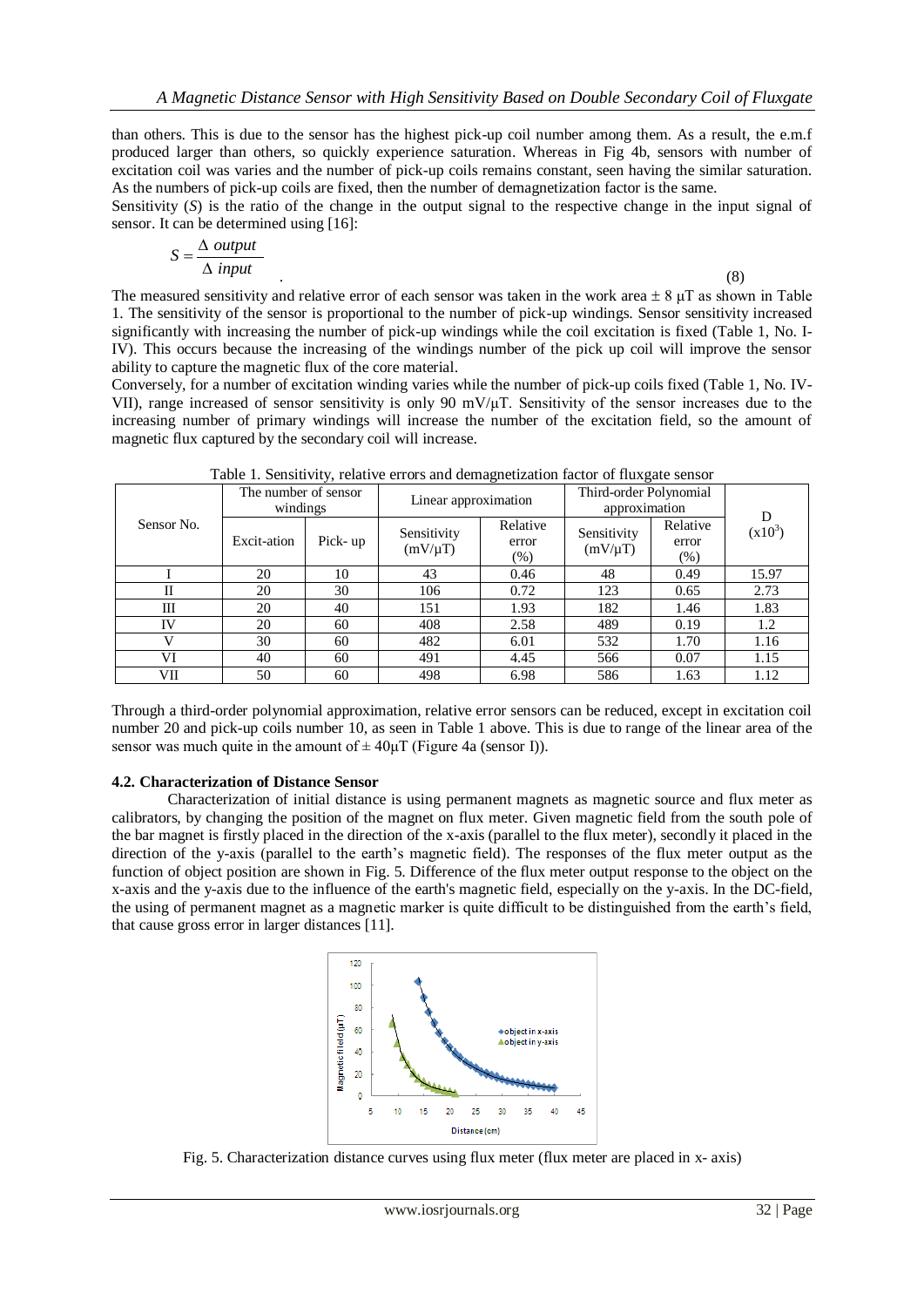The response of the sensor output voltage to a magnetic field, in the x-axis, for several variations of the number of pick-up windings and excitation has been depicted in Fig. 6. The output voltage and sensitivity of sensor is inversely proportional to the distance range of the sensor, due to the limited of sensor linear work area. Sensor I which has lowest sensitivity capable of detecting a greater magnetic field, due to the linear work area of the sensor is larger than other sensors  $(\pm 115\mu\text{T})$ . This sensor is able to detect changes in the distance of 2.5 - 38 mV/mm. Meanwhile, sensor VII that has the highest sensitivity and the shortest linear work area has the shortest distance range 30-45 cm. When the external magnetic field have given to a sensor with higher sensitivity, this sensor will be easier to reach saturation, so the ability of the sensor to detect external magnetic field is more limited. Distance changes that can be detected sensor VII is at 3.8 - 42.2 mV/mm.



Fig.6. Characterization distance curves using fluxgate sensor (sensor placed in x- axis parallel to the source of magnetic field).

Based on the results in Fig. 5, and then performed characterization distances on y-axis using sensor I. These results are compared with the results of the characterization by flux meter. Thus, it can be obtained linear equation expressing the relation between the sensor output voltages with the field measured by flux meter, i.e.<br> $R = 28.10V - 4.785$  (9)

$$
B_x = 28.10V_x - 4.785\tag{9}
$$
  

$$
B_x = 26.85V_x - 8.127\tag{10}
$$

 $B_y = 36.85V_y - 8.127$  (10) where *Vx* and *Vy* is the output voltage of the sensor on the x and y-axis. Meanwhile,  $B_x$  and  $B_y$  is the magnetic field intensity measured by flux meter on the x and y-axis. Through (9) and (10) obtained conversion curves of intensity magnetic field to the distance of sensor for sensor I (Fig. 7a). Relative error of sensor has a maximum value for  $B_x$  measurement was 3.8% at the distance of 0.18 m, meanwhile for  $B_y$  measurement was 3.97 % at the distance of 0.09 m (Fig. 7b).



Fig. 7. (a) The curve of the position versus magnetic field output of sensor I in x and y-axis. (b).The curve of relative error of the sensor to the flux meter

Based on curve in the Fig. 7 can be obtained equations expressing the relation of the magnetic field intensity to the objects position in the x and y-axis, i.e.

$$
B_x = 0.788 \, \bar{x}^{2.5} B_y = 0.022 \, y^{3.3}
$$
 (11)

where *x* and *y* is the distance of object to the sensor on the x and y-axis, in meters. Meanwhile,  $B_x$  and  $B_y$  is the intensity of magnetic field measured by sensor in the x and y-axis.

# **4.3. Application of Sensor for Displacement Measurement**

Displacement measurement is done by placing the magnetic object far as *r* from fluxgate sensor. The object driven along the x-y plane with  $r$  and  $\theta$  position variations, as shown in Fig. 8, thus the sensor output data obtained in the two variables  $(r, \theta)$ . The measurement results are shown in Fig. 9. The output voltage of the sensor decreases with increasing distance of the object.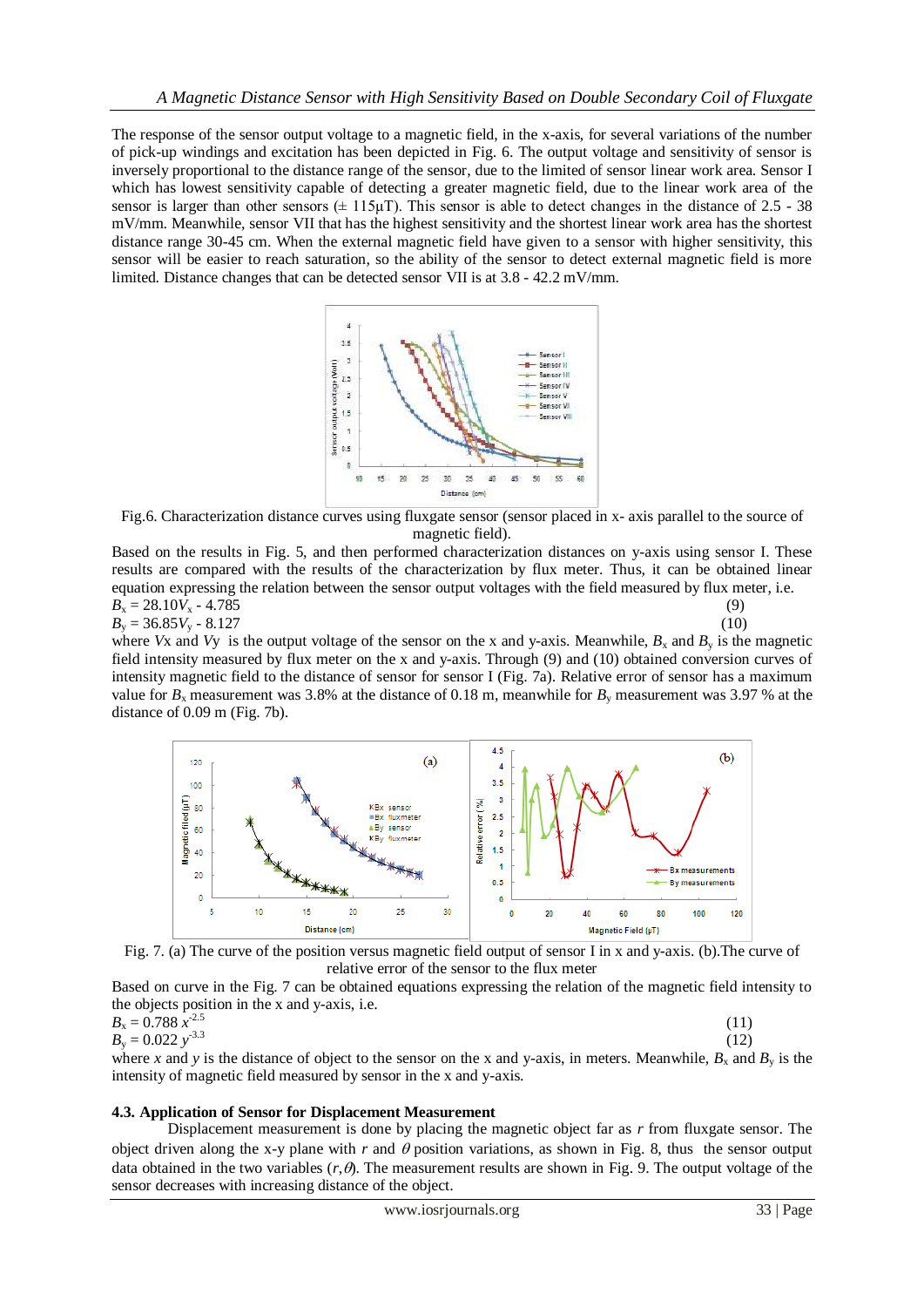

Fig. 8. Scheme of displacement measurement, *r* is the distance of the object to the sensor, while  $\theta$  is an angle of the object to the-x axis



Fig. 9. The result of distance measurement

Measurements were also performed using flux meter, as the reference data of magnetic field intensity at each position. Based on sensor output data on Fig. 9 and measurement data of magnetic field intensity using a flux meter, the relationship between these parameters can be determined, i.e.  $3)$ 

$$
B = \alpha V - 1.73
$$
  
\n
$$
\alpha = -0.105\theta + 31.22
$$
\n(13)

where *V* is the output voltage of the sensor on the *r* distance, and *B* is the magnetic field intensity measured by flux meter. Meanwhile,  $\theta$  is an angle of the object to the-x axis ( $0^{\circ} < \theta < 50^{\circ}$ ). Through (13) obtained conversion curves of intensity magnetic field to the distance of sensor as a function of  $r$  and  $\theta$ , i.e.

$$
B_r = kr^{-a} \tag{15}
$$

$$
k = (0.776 \cos \theta - 0.207) \tag{16}
$$

$$
\kappa = (0.776 \cos \theta - 0.207) \tag{10}
$$
\n
$$
a = 0.328 \cos \theta - 2.949 \tag{17}
$$

where *r* is the distance of the object to the sensor probe, in meter (m), *B* is the magnetic field intensity measured by sensor at position  $(r, \theta)$  to sensor. While k and a are the coefficients rely on the angle between the object and the sensor  $(\theta)$ . The result of  $B_r$  calculations is shown in Fig. 10a. The magnetic field of the sensor decreases with increasing  $\theta$  and *r* of the object. The maximum relative error of calculation is 4.33 % to the flux meter, as shown in Fig. 10b.



Fig.10. (a) The curve of  $B_r$  calculation (b) The curve of relative error of the  $B_r$  calculation to the flux meter measurement, the maximum relative error is 4.33%.